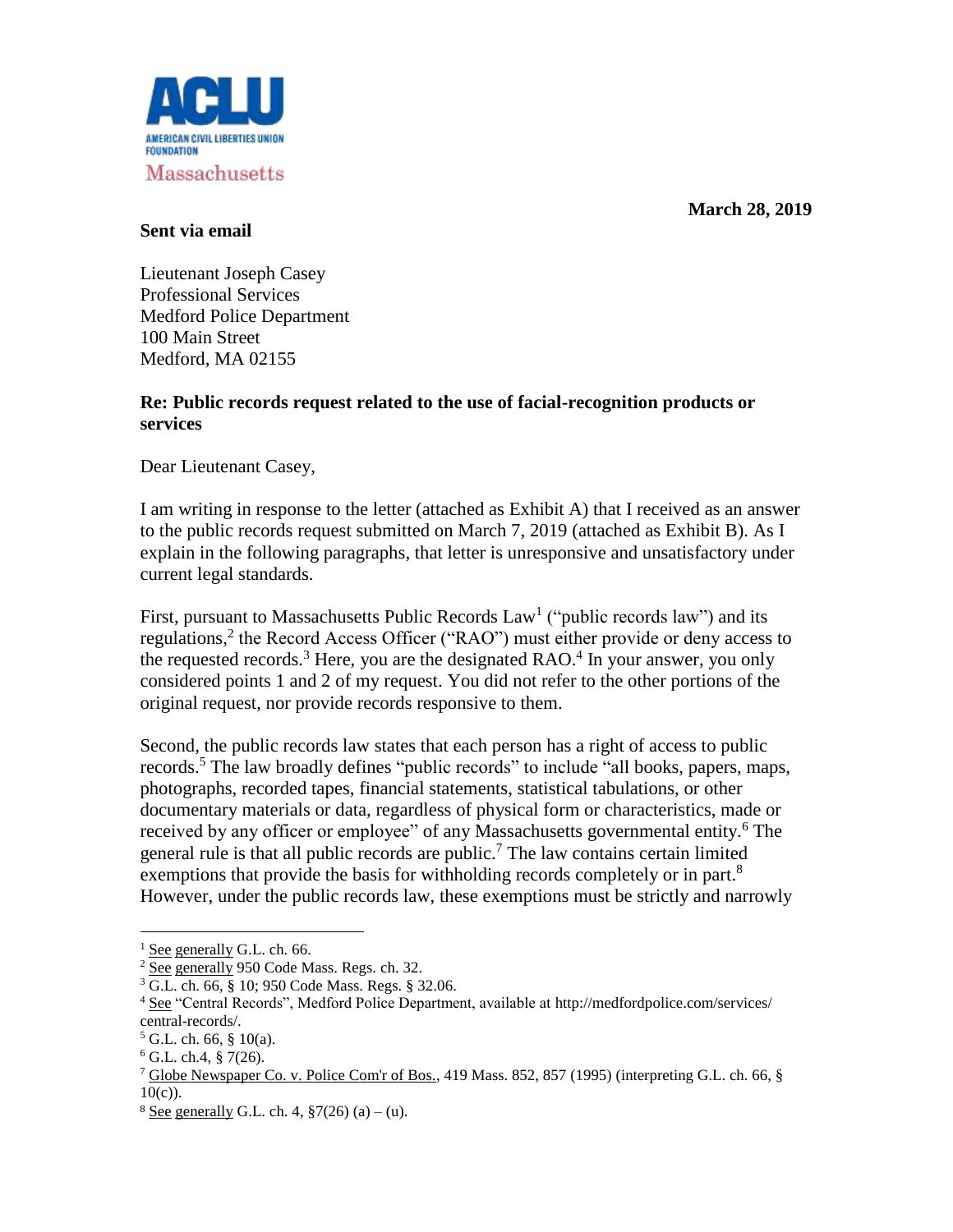construed.<sup>9</sup> Statutory exemptions are not blanket in nature.<sup>10</sup> The fact "that some exempt material may be found in a document or report of an investigatory character does not justify cloture as to all of it."<sup>11</sup> It follows that where exempt information is mixed with non-exempt information, the non-exempt portions are subject to disclosure once the exempt portions are redacted.<sup>12</sup>

Third, under the public records law, any denial of requested records must detail the specific basis for withholding any specific record or portion thereof. Among other elements, the notice of denial shall include:

"4. identification of any records, categories of records or portions of records that the agency or municipality intends to withhold;

5. identification of any specific exemption to the Public Records Law or common law privilege that applies to the withhold record or records;

6. identification of the applicability of each cited exemption or privilege to each portion of the withheld record or records."<sup>13</sup>

Here, you provided an answer that does not comply with the aforementioned provisions of the public records law and its regulations.

First, your letter does not correctly identify the records you intend to withhold. Instead, you vaguely mention that there are "exempt emails," without providing any specifics as to their number, features, or nature.

Second, your letter does not mention the specific exemption that would apply to withhold the supposedly "exempt emails," nor does your letter identify how an exemption would apply to them. Instead, your letter draws a discretionary line between "exempt" and "nonexempt" emails. This is insufficient under the public records law. Your letter does not reference a specific exemption under the public records law to justify why any "exempt emails" or portions thereof ought to be lawfully withheld. Instead, your letter asserts that the "exempt emails" are "from the Commonwealth Fusion Center regarding Coplink and CrimeNtel products and or services," and that they "contain a law enforcement confidentiality notice" that prevents their distribution "without Commonwealth Fusion Center authorization." But the public records law does not authorize records holders to withhold public records from requestors on such a basis. The public records law provides a clear mandate to identify one of the available legal exemptions in any case in which a records holder desires to withhold records or portions thereof from a requester.

 $\overline{a}$ 

<sup>&</sup>lt;sup>9</sup> Attorney Gen. v. Assistant Com'r of Real Prop. Dep't of Bos., 380 Mass. 623, 625 (1980) (holding that given the statutory presumption in favor of disclosure in G.L. ch. 4, §7(26) exemptions must be strictly construed)

<sup>&</sup>lt;sup>10</sup> See Reinstein v. Police Com'r of Bos., 378 Mass. 281, 290 (1979) (explaining that there is no blanket exemption provided for records kept by police departments and that the exemption for investigatory materials invites a case-by-case consideration).

 $11$  Id.

 $12$  Id., at 287–88 (holding that the June 1978 amendments settled the issue and made clear that the right to access extended to any non-exempt segregable portion of a public record)

<sup>13</sup> 950 Code Mass. Regs. § 32.06.